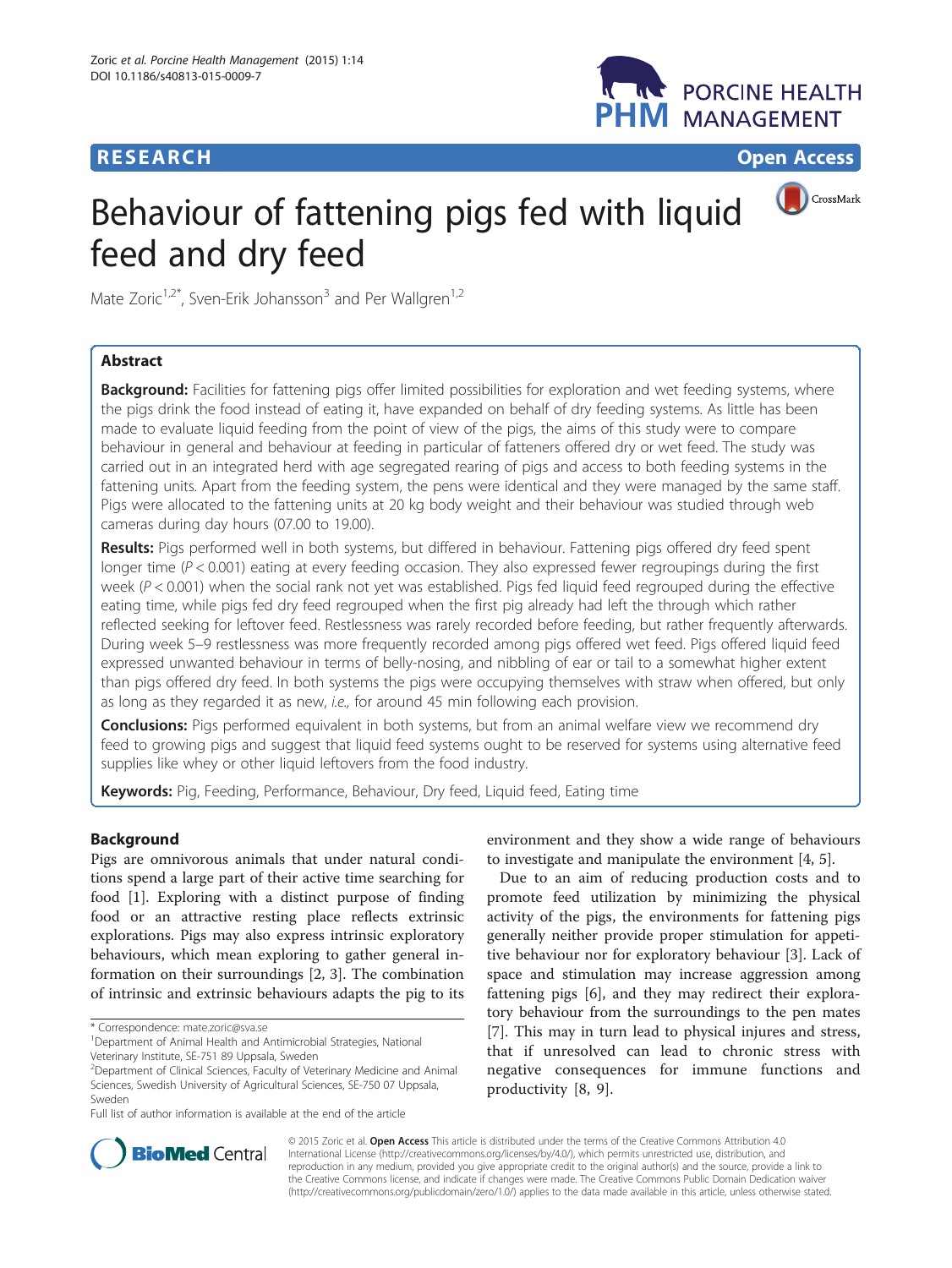Foraging behaviour (rooting and grazing) accounts for a large proportion of the daily activity of pigs kept in a semi-natural enclosure [[10](#page-7-0)], compared to approximately 5 % in modern conventional production [[11](#page-7-0)]. In addition, wet feeding systems, where the pigs drink the food instead of eating it, have expanded on behalf of dry feeding systems. The aims of this study were to assess the behaviour of fatteners in modern rearing facilities, and to compare the behaviour of pigs offered dry feed with that of pigs offered liquid feed.

## Results

#### General

The performance of the pigs in the pens studied was in accordance with the mean of the batch they were reared in. No pig in any of the pens studied were treated for any disease, and the level of aggressiveness was neither judged as higher or lower than in the rest of the batch. In both batches pigs were slaughtered as they reached the market weight of around 115 kg. One third of the pigs in each batch was slaughtered on day 93, 100 and 107, respectively, with a mean of 100 days. Pigs performed equal in both systems with a true daily weight gain of the entire batches of 958 g per day for pigs in the dry feeding system and 950 g per day in the liquid feeing system, with a feed conversion of 32.8 and 34.8 MJ per kg growth, respectively (Table 1). The meat percentage at slaughter was 57.6 and 57.0 %, respectively, and the pathological lesions recorded at slaughter were within the normal range of the abattoir.

#### Activities

As seen in Table [2,](#page-2-0) pigs in the wet feeding system were more active during the entire fattening period  $(P < 0.001$ ,

Table 1 Mean performance of the pigs in the two batches studied

 $\lambda^2$ -test). During the first week after installation, activity was observed during 59 % of the time in the wet feeding system compared to 43 % in the dry feeding system ( $P < 0.001$ ,  $\lambda^2$ -test). With time, the pigs became less active in both systems due to increased resting and sleeping (Table [2\)](#page-2-0). Pigs in the wet feeding system decreased their activity from 59 % of the time during the arrival week to 35 % 6 weeks later ( $P < 0.001$ ,  $\lambda^2$ -test), and from 35 % week 6 to 23 % week 13 ( $P < 0.001$ ,  $\lambda^2$ -test). The overall activity of the pigs in the dry feeding system had decreased ( $P < 0.001$ ,  $\lambda^2$ -test) to 15 % of the time 6 weeks after arrival, and thereafter remained at that level. At the end of the fattening period, activity was recorded during 23 and 15 % of the time in the wet and dry feeding systems, respectively ( $P < 0.001$ ,  $\lambda^2$ -test).

#### Unwanted behaviours

Unwanted behaviours were observed in both systems (Table [2\)](#page-2-0). Nibbling of tail or ear (not biting) at a low and fairly constant incidence was recorded during the entire period. Suckling of pen mates (belly nosing) was observed during first 5 weeks following installation, but practically disappeared after that. During the first week after arrival, this behaviour was recorded during 17.8 % of the time in the wet feeding system, compared to 0.5 % in the dry feeding system ( $P < 0.001$ ,  $\lambda^2$ -test).

#### Behaviour in relation to feeding system

The mean effective eating time per feeding, *i.e.*, when first pig leaved the trough, was  $3.6 \pm 1.3$  min in the wet feeding system compared to  $8.6 \pm 2.7$  min in the dry system  $(P < 0.001$ , *t*-test) over the rearing period of 13 weeks (Fig. [1](#page-2-0)). In the wet feeding system, an extensive exchange of positions at the trough was denoted before

Dry feed Wet feed  $(n = 302)$   $(n = 328)$ Total turnover time of batch including washing (days) (days) 114 118 118 Mean day when reaching market weight (days) (days) 100 100 100 100 Weight at installation (kg) 19.3 19.3 Carcass weight at slaughter **at a struck and struck and struck and struck and struck and struck and struck and struck and struck and struck and struck and struck and struck and struck and struck and struck and struck and s** Meat percentage of carcass (%) 57.6 57.0 Estimated liv weight at slaughter<sup>a</sup> and the state of the state (kg) 115.1<sup>a</sup> 114.3<sup>a</sup> 114.3<sup>a</sup> Weight gained during rearing extraordinary control of the state of the state of the 95.0 95.0 95.0 95.0 95.0 True daily weight gain (100 days)<sup>b</sup> (g per day) 950<sup>b</sup> 950<sup>b</sup> 950<sup>b</sup> 950<sup>b</sup> 950<sup>b</sup> Economic daily weight gain (114 and 118 days)<sup>c</sup> (g per day) 840<sup>c</sup> 806<sup>c</sup> 806<sup>c</sup> Feed consumed per pig and the set of the set of the set of the set of the set of the set of the set of the set of the set of the set of the set of the set of the set of the set of the set of the set of the set of the set o Feed conversion (MJ per kg) 32.8 34.8

<sup>a</sup>Mean carcass weight × 1.34

b<br>Mean weight gain / mean age when slaughtered

Mean weight gain / total turnover time including washing and empty period prior to next batch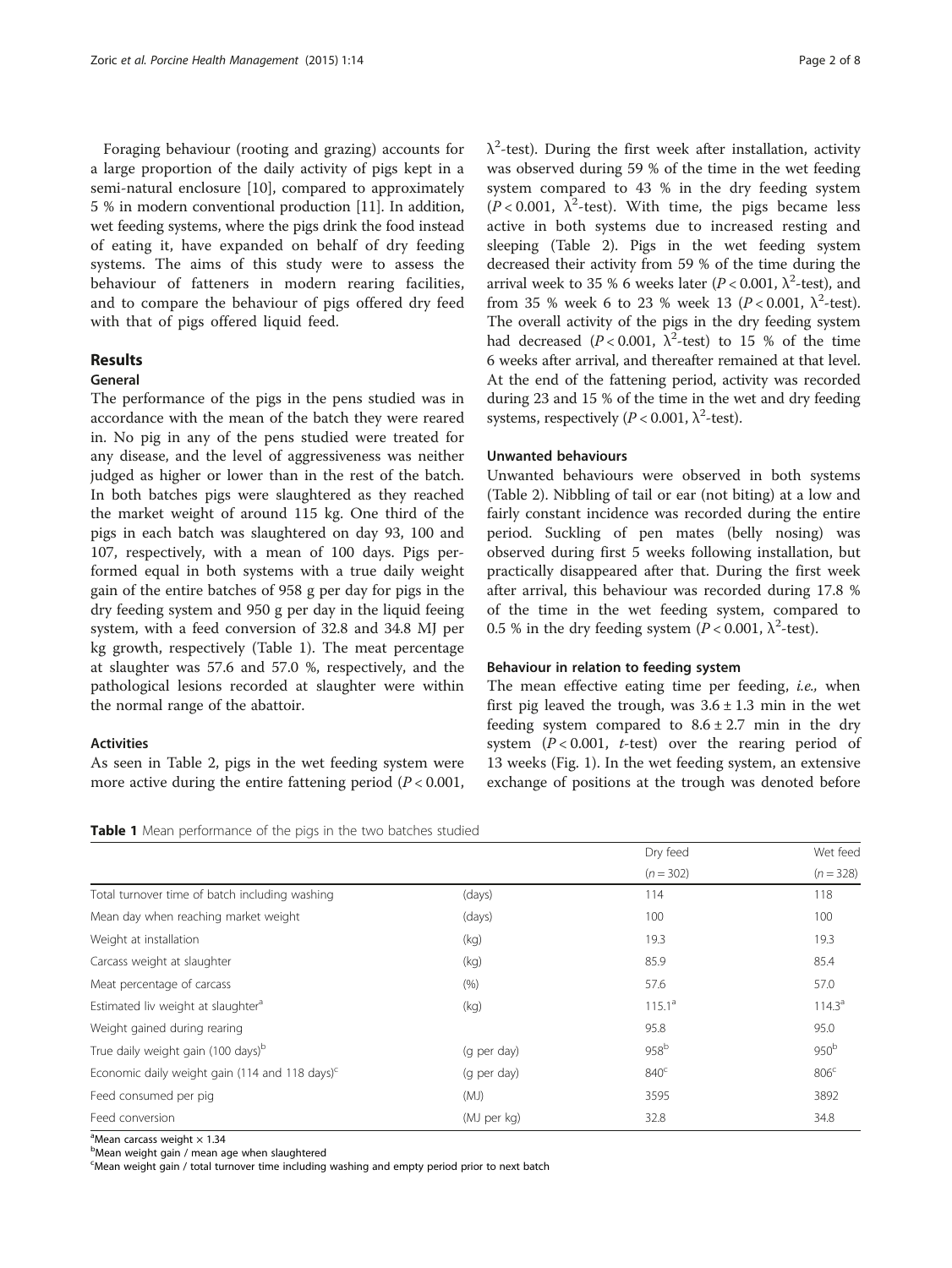|                      | Non-activity    |                  | Activity                    |                  |                          |                               |
|----------------------|-----------------|------------------|-----------------------------|------------------|--------------------------|-------------------------------|
|                      | Resting<br>(% ) | Sleeping<br>(% ) | Eating <sup>a</sup><br>(% ) | Activity<br>(% ) | Nosingb<br>(% )          | Nibbling <sup>c</sup><br>(% ) |
|                      |                 |                  |                             |                  |                          |                               |
| Installation week 1  |                 |                  |                             |                  |                          |                               |
| Wet feeding          | 14.2            | 26.9             | 1.6                         | 39.4             | 17.8                     | 0.1                           |
| Dry feeding          | 12.4            | 44.6             | 2.5                         | 38.7             | 0.5                      | 1.3                           |
| Installation week 6  |                 |                  |                             |                  |                          |                               |
| Wet feeding          | 9.3             | 55.6             | 1.3                         | 30.9             | $\overline{\phantom{a}}$ | 2.9                           |
| Dry feeding          | 43.7            | 41.3             | 1.9                         | 11.9             | $\overline{\phantom{a}}$ | 1.2                           |
| Installation week 13 |                 |                  |                             |                  |                          |                               |
| Wet feeding          | 10.3            | 66.8             | 0.7                         | 21.8             | $\sim$                   | 0.4                           |
| Dry feeding          | 29.7            | 55.4             | 1.4                         | 13.0             | $\overline{\phantom{a}}$ | 0.5                           |
| Mean of 1, 6 & 13    |                 |                  |                             |                  |                          |                               |
| Wet feeding          | 11.3            | 49.8             | 1.2                         | 30.7             | 5.9                      | 1.1                           |
| Dry feeding          | 28.6            | 47.1             | 1.9                         | 21.2             | 0.2                      | 1.0                           |

<span id="page-2-0"></span>Table 2 Activity and non-activity of pigs during fattening period presented as a percentage of the total time from 7 am to 7 pm for each parameter

The table compare a wet feeding system with a dry feeding system during the first, sixth and thirteenth week of the fattening period. Bolded data represent significantly  $(P < 0.001)$  higher percentage of the merged parameters for activity and non-activity within observation week than the un-bolded data Total eating time; <sup>b</sup>Belly-nosing; <sup>c</sup>Nibbling tail or ear

all pigs had left the trough (Fig. [2](#page-3-0)). During the total eating time, an exchange of position was on average seen every  $15.6 \pm 5.5$  s in the wet and every  $23.5 \pm 9.6$  s in the dry feeding system, respectively  $(P < 0.001, t-test)$ . Figure 1 shows the incidence of aggressions between pigs when eating. These aggressions generally took place early during eating in the wet feeding system, while the number of aggressions during eating increased with time in the dry feeding system.

Pigs in the both systems remained quiet during the last 15 min prior to feeding throughout the rearing period. In contrast, restlessness post feeding was in both

systems recorded during the first three to 4 weeks of the fattening period (Fig. [3](#page-3-0)). Thereafter restlessness declined ( $P < 0.001$ ,  $\lambda^2$ -test) in pigs offered dry food, and during week 5 to 9 after installation restlessness post eating was lower ( $P < 0.01$ ,  $\lambda^2$ -test) in this group. From week 10 and onwards, the restlessness post feeding declined ( $P < 0.001$ ,  $\lambda^2$ -test) also in pigs offered wet feed.

#### Behaviour following provision of straw

Following each provision of straw during the study period of 13 weeks, pigs occupied themselves with it for



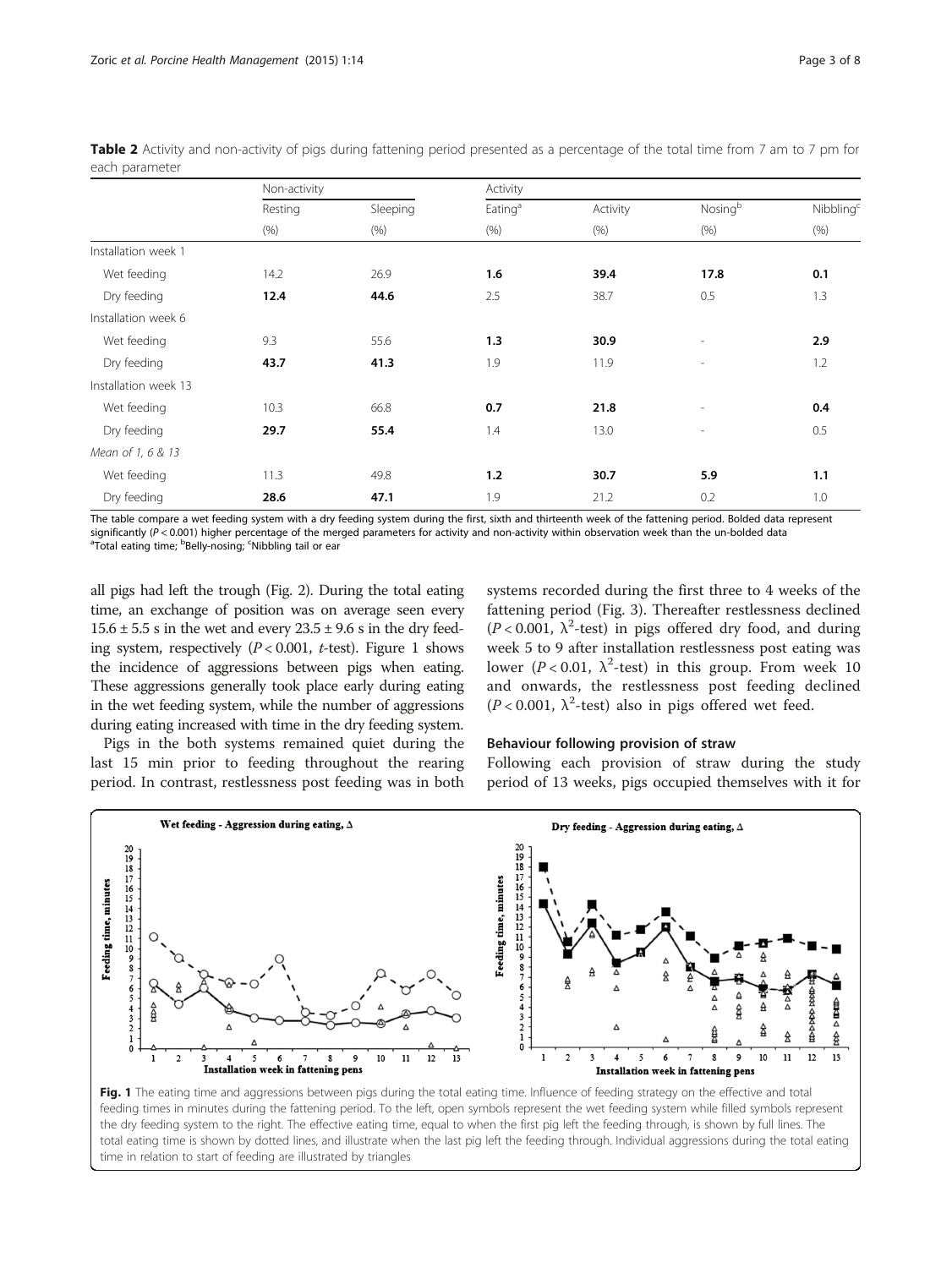<span id="page-3-0"></span>

approximately 45 min (42.6  $\pm$  8.5 min in the dry feeding system and  $46.5 \pm 9.6$  min in the wet feeding system), and thereafter they were uninterested of the straw.

#### **Discussion**

Self-feeding pigs divide their eating and drinking periods randomly throughout the day [[11](#page-7-0)] and since feeding behaviour is stimulated by the sight of other pigs eating group housed pigs consume more feed than individually kept pigs [\[12\]](#page-7-0). Ad libitum fed pigs eat ten to twelve meals per day [\[13\]](#page-7-0), but fattening pigs are normally fed 2–3 times daily. Further, wet feeding systems have expanded on behalf of dry feeding systems, and today around 70 % of all fattening pigs in Sweden are fed liquid feed [\[11\]](#page-7-0). However, little has been made to evaluate liquid feeding from the point of view of the pigs. Therefore, the aims of this study were to compare behaviour in general and behaviour at feeding in particular of fatteners offered dry or wet feed, respectively.

In modern pig production with a time-concentrated feed intake for growers, competition at the feed trough can expose pigs to stress both before, during and also after feeding [[14\]](#page-7-0). In agreement with reports concluding that the eating times correspond to approximately 5 to 10 % of the time that pigs kept in a semi-natural environment spend searching for food [[11\]](#page-7-0), the food was rapidly consumed in both systems. However, the eating time in the wet feeding system was around 50 % shorter than in the dry feeding system. Despite this, the number of regroupings during eating was 5.5 times higher during the first week after installation.

Aggressions may be used to establish ranking order within a group [[15\]](#page-7-0), but the main cause of aggression between pigs is competition over feed [\[9](#page-7-0), [16\]](#page-7-0) and when

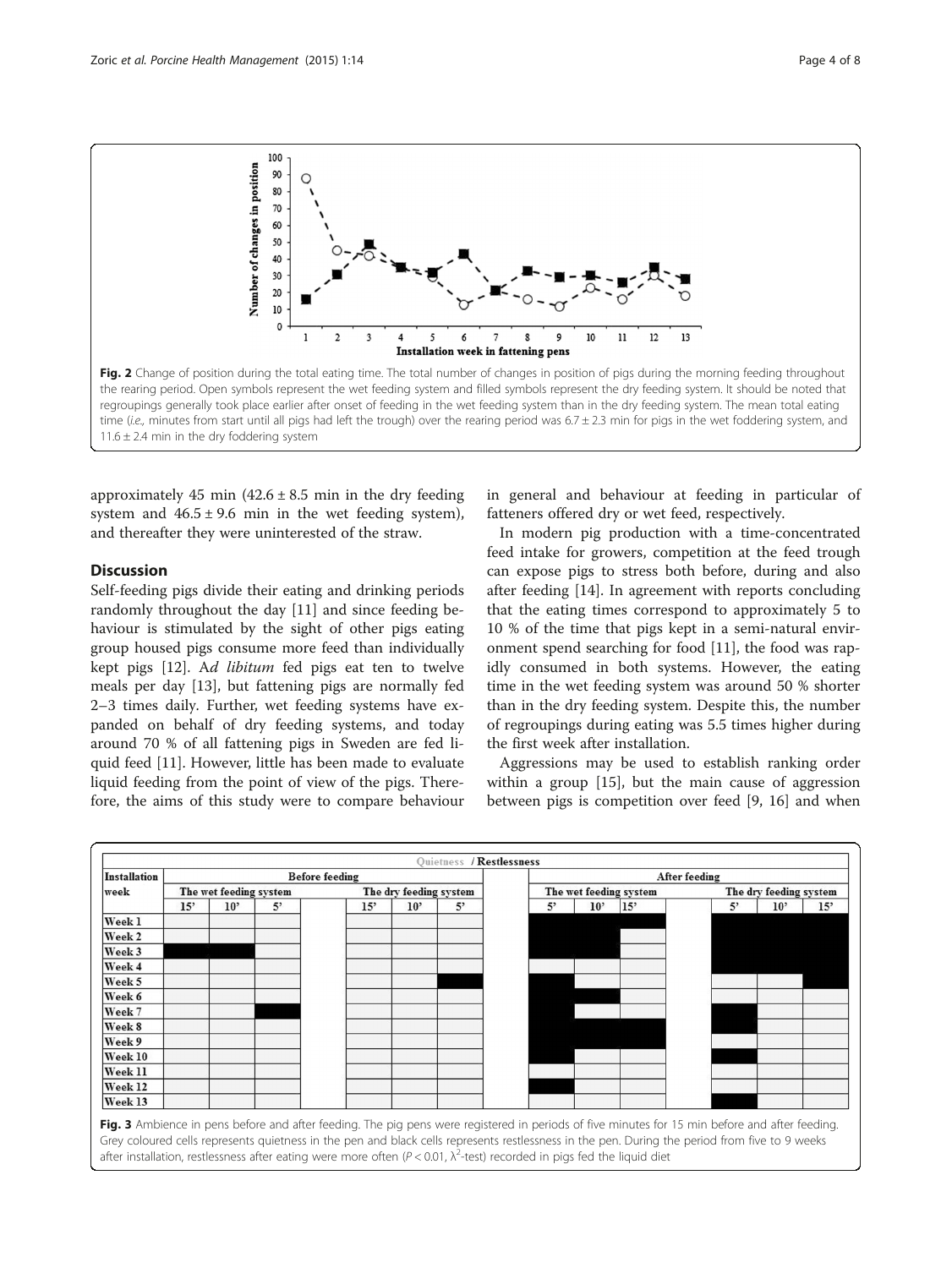the feeding space is limited this is most clearly evident for the smallest pigs [[17\]](#page-7-0). This competition includes fighting and regrouping to get access to feed, and the behaviour of the pigs was influenced by the feeding system. The effective eating time in the wet feeding system, in which most pigs drank the feed instead of chewing it, ranged between two and six minutes. Obviously pigs that were close to the nipples were rewarded with a better access to feed than pigs that had to wait for the liquid feed to spread to the outer parts of the feeding through. As a result a very large number of regroupings with the aim of approaching the nipples were made during the first week. Since the number of regroupings decreased with 50 % the following week, and also the incidence of aggressive interactions that took place as long as the feed lasted ceased with time, the social ranking probably affected the behaviour during eating. Despite this, the regroupings still corresponded to around five regroupings per pig during the short eating time.

In the dry feeding system, where pigs had to chew the feed, the effective eating time was longer, ranging from 7 to 14 min. As the feed was distributed instantly to the entire feeding through there was no reward of a specific eating position, and thereby the regroupings during the effective eating time were fewer in this system. Still, the total number of regroupings were equal or higher in this system from the third week after installation and onwards. However, they took place later during the eating process, or when the first pig already had left the through and rather reflected seeking for leftover feed than active search/fight for feed. Also the number of aggressions increased with rearing time in this system, possibly due to an increased crowding at the feeding through as the pigs increased their body size combined with an understanding that their "own" individual ration was safely located in the feeding through in front of them. In the wet feeding system the drain of the feed from that spot probably prevented aggressive interactions head to head in favour of regrouping attempts.

Restlessness before and/or after eating may indicate frustration or confusion [[18\]](#page-7-0). In both feeding systems, restlessness was only rarely recorded prior to feeding, but rather frequently afterwards. During the first 4 weeks, restlessness post feeding was evident in both groups, but from the 5th to the 9th week restlessness was more frequently recorded in pigs offered the wet feed, peaking at week 8 and 9, just before the feed ration per kg body weight was decreased with the aim of achieving a high meat percentage at slaughter [[19, 20\]](#page-7-0). Possibly low ranked pigs were bigger losers in the wet feed system due to the quicker feed consumption, which in turn could have induced conflicts. In the dry feeding system, pigs were eating during a longer time and the incidence of regroupings during the effective eating was lower.

Despite the increased incidences of aggressive interactions during the total eating time with aging in the dry feeding system there was quietness among these pigs after eating from the fifth week and onwards.

Despite that both groups performed well, the feed utilisation was somewhat lower in the wet feeding system. This may have been induced by physiological processes initiated by the higher competition for feed in this system, but it could also mirror an increased waste of feed in the wet feeding system – which in turn also could be dependent on the competition for feed in this system.

Fattening pig environments generally neither provide proper stimulation for appetitive behaviour related to eating, nor for exploratory behaviour in general [\[3](#page-7-0)]. Still, the high activity level of the pigs during the first week after transfer to a fattening unit was not unexpected since the pigs explored their new environment, and also established a social hierarchy in the pen during that time [[21, 22\]](#page-7-0). A suckling behaviour (belly-nosing) was seen in both systems during the first 5 weeks, again at a higher degree in the wet feeding system. Interestingly, the age of the pigs when this behaviour disappeared corresponded to the age (17 weeks) when free living pigs are completely rejected by the dam and thereby finally weaned [[23\]](#page-7-0). Apparently belly-nosing, that also has been recorded by others [\[24](#page-7-0), [25\]](#page-7-0), mimic a physiological need of suckling until that age. The incidence of belly-nosing appears not to be influenced by any diet whatsoever [[24\]](#page-7-0), but may be reduced by nose enrichments [\[25](#page-7-0)], which may explain the difference between the two feeding systems. Apparently the motivation to suckle will remain high when piglets are removed from the sow before their natural weaning age, especially when placed in a stimulusdeprived environment [[25](#page-7-0)].

If there is nothing to explore in a pig pen, the pigs may redirect their exploratory behaviour towards pen fixtures or pen mates, and in worst case develop stereotypic manners [\[1](#page-7-0)]. No stereotypic behaviour was however recorded in this study. The incidence of unwanted behaviours with a potential to evolve into stereotypic behaviour (nibbling of tail or ear) were restricted to minutes of the day throughout the study, and appeared as a form of exploration or game throughout the rearing period - although at a higher level among pigs in the wet feeding system at the middle of the rearing period. Another effect of low-stimuli environments may be inactive or apathetic pigs. Indeed, the activity of the pigs in the present study decreased with aging in both feeding systems. However, it should also be remembered that the activity of pigs generally is considered to decrease with age [\[26](#page-7-0)–[28](#page-7-0)].

In both systems the pigs spent around 45 min occupying themselves with the straw after each provision. However, after that time they lost interest to the straw, and the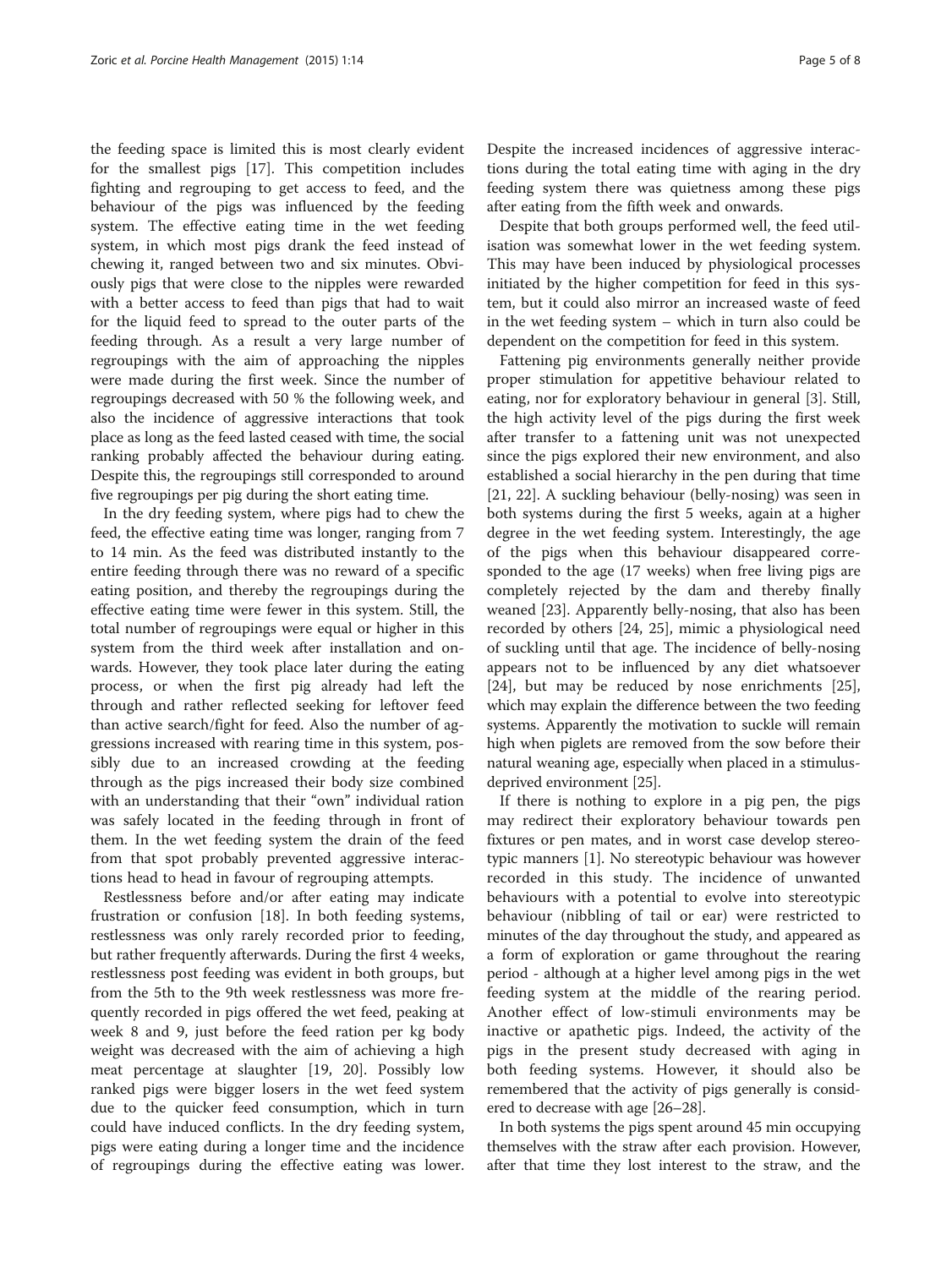conclusion was that the pigs spent interest to the straw just as long as they considered it to be new and unsullied as also concluded by others [[29](#page-7-0)]. Thus a way to stimulate the exploratory behaviour of fatteners could be to more frequently offer small amounts of straw, and/or to let them actively work for feed through automatics [[30](#page-7-0)]. Another way to keep fatteners busy could of course be to offer them feed more often, but considering the short eating times recorded, the value of that could be discussed.

#### Conclusions

Modern fattening facilities offer limited possibilities for pigs to express natural behaviour, and the consumption of feed is intense. Pigs performed equal in the two systems, but pigs offered dry feed spent longer time eating at every feeding occasion than pigs offered liquid feed. They also expressed fewer regroupings during feeding and expressed unwanted behaviour in terms of bellynosing, restlessness after feeding and nibbling of ear or tail to a somewhat lower extent than pigs offered liquid feed. From an animal welfare view we therefore recommend dry feed to growing pigs, and suggest that liquid feed systems ought to be reserved for systems using alternative feed supplies like whey or other liquid leftovers from the feed industry. Further, the transient interest to straw indicates a desire of change among pigs, which ought to be taken into account when designing new rearing systems.

#### Methods

## Animals and housing

The study has been approved by the Ethical Committee for Animal Experiments, Uppsala, Sweden (reference number C 147/2010; Patient-related studies / studies in animals. Scientific work performed in connection with normal veterinary disease investigation and similar situations). The study was performed in a conventional farrow to finish farm with 280 Swedish Yorkshire x Swedish Landrace sows mated with Duroc semen. Piglets born were weaned at 32 days of age and had free access to a home produced dry creep feed with 15 % protein from ten days of age until allocation. The farm used an all-in/all-out production system from birth to slaughter. The daily weight gain and feed conversion were recorded at batch level, and each unit was cleaned and left empty around 1 week before restocking.

Pigs were allocated to the fattening units at a weight of around 20 kg. Each pen housed nine pigs. The pens measured  $3.0 \times 1.8$  m with a concrete floor, and an additional dunging area of  $1.5 \times 1.2$  m with slatted floor, giving a total area of 0.8  $m<sup>2</sup>$  per pig [[31\]](#page-7-0). The length of the feeding trough was 3.0 m, giving enough feeding space for all pigs to simultaneously get access the trough. The herd had no specific health problems and

the number of pathological lesions registered at slaughter was within the normal national range.

There were two feeding systems for fatteners in the herd. A dry feeding system was applied in two units with 36 pens each and a wet feeding system was applied in two units with 42 pens each. In both systems, the pigs were fed twice a day according to the norm recommended by the Swedish University of Agricultural Sciences, the so called SLU-norm [\[32\]](#page-7-0). The pigs were fed 14.0 MJ per pig and day when transferred to the fattening pens at 19.3 kg body weight. There was a gradual increase up to 34.1 MJ per day after 10 weeks, and thereafter the ration offered remained at that level (Fig. [4](#page-6-0)). The feed was identical in the both systems except that it was diluted with water in the liquid feeding system. A concentrate (Slaktex, Lantmännen, Svalöv, Sweden) was mixed with home produced cereals to qualities described in Table [3.](#page-6-0) The mineral and vitamin dosages were adjusted according to the SLU-norm [[32](#page-7-0)]. Approximately 2 kg of chopped straw was scattered on the floor per pen once daily after cleaning the pens.

#### Study design, behavioural observations and statistical analysis

Pigs in the two feeding systems (liquid and dry) had identical pens, including water nipples, and were handled by the same staff. One pen with nine pigs in each system was videotaped at Tuesdays from arrival at a weight of 19.3 kg weight until the first pigs reached market weight 13 weeks thereafter. One pen in the middle row of each unit studied was selected by random and filmed during the daylight hours, from 7 am to 7 pm. Pigs are normally more active during daylight hours [\[33\]](#page-7-0), and therefore it seemed reasonable to study behaviours during that time. The web camera photographed one picture every second, corresponding to 43,200 photos per day and pen studied. For each day studied, the behaviour of the pigs in the pens studied was registered and summarized either as minutes or as percentages of the 12 h studied.

The behaviour of the pigs was defined as one out of six previously defined manners, and the behaviour of the majority of the pigs was recorded at each observation. The six defined manners were:

1) Activity

(standing, walking, drinking, rooting);

2) Resting

(lying without sleeping; Pigs stay at one place but may be roused easily by environmental changes);

3) Sleeping

(posture lying and eyes closed. Pigs are not alert to environmental changes);

4) Eating

(the effective eating time was defined as the time from onset of feeding until the first pig left the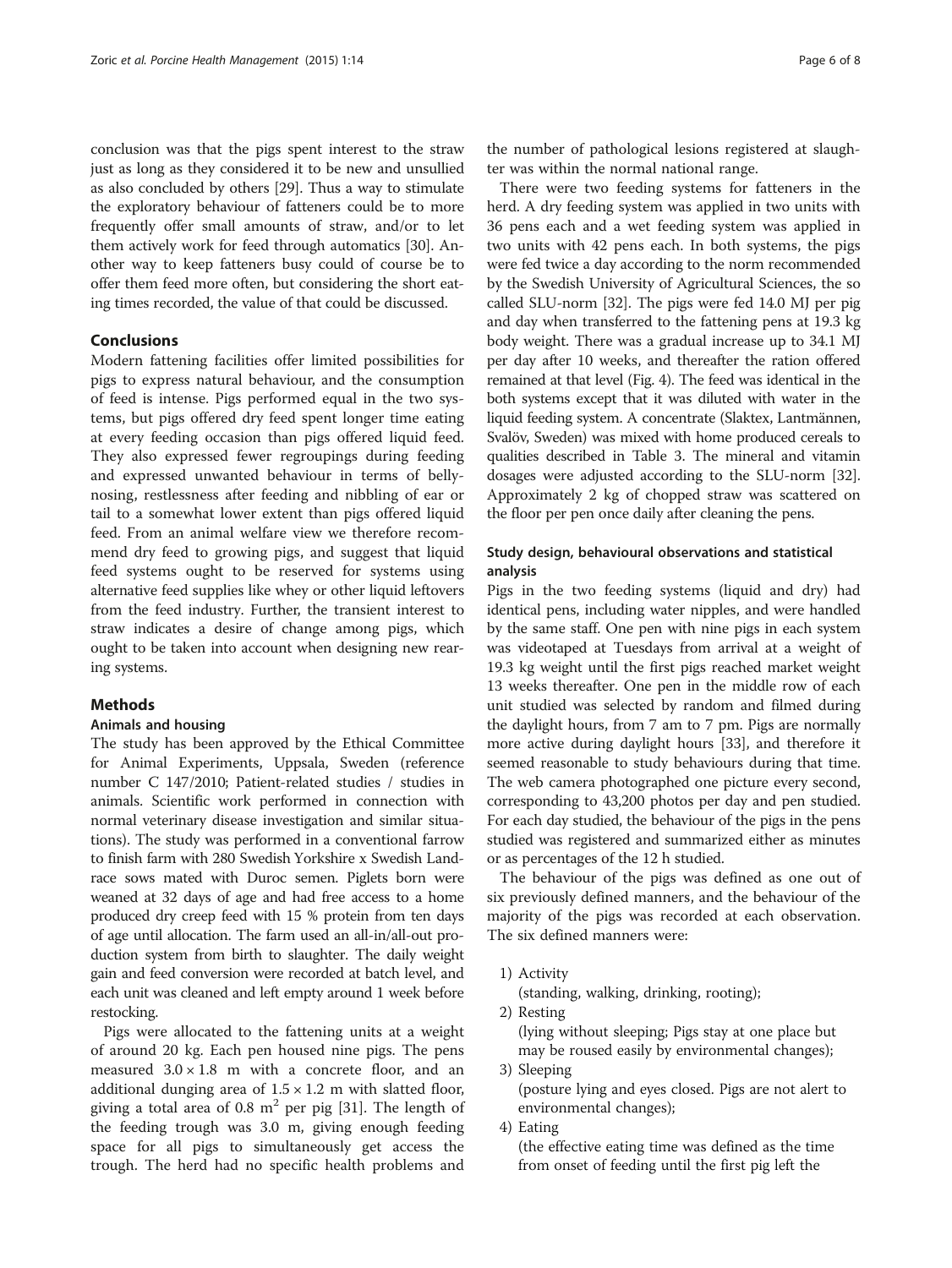<span id="page-6-0"></span>

though; and the total eating time was defined as the time from onset of feeding until the last pig left the through);

- 5) Nibbling tail or ear of a pen mate;
- 6) Belly-nosing, i.e., suckling of pen mates.

Regroupings and aggressions were recorded independently from the six behaviours described above. As each regrouping only included one pig that regrouped for a better position (although other pigs could be affected by them), and each aggression only included two pigs (aggressor and receiver), the recording system based on the behaviour of the majority of the pigs did not suite these parameters. As these behaviours in principle only were recorded during feeding (data not shown), regroupings (changing position) and aggressions (active confronting of another pig) during the total eating time were recorded as number per feeding.

Table 3 Energy, protein and dry matter content of the feed. The wet feed was dry feed diluted with water as described in the table

|                                  |             | Dry feed | Wet feed          |
|----------------------------------|-------------|----------|-------------------|
| Phase I; up to 70 kg body weight |             |          |                   |
| Dry matter content               | $(\% )$     | 88.6     | $28.1^a$          |
| Energy content                   | (MJ per kg) | 12.61    | 4.07 <sup>a</sup> |
| Protein content                  | (% )        | 17.3     | 5.59 <sup>a</sup> |
| Phase II; from 70 kg body weight |             |          |                   |
| Dry matter content               | (96)        | 88.6     | $274^{b}$         |
| Energy content                   | (MJ per kg) | 12.69    | $4.35^{b}$        |
| Protein content                  | $(\% )$     | 156      | $535^b$           |

 $^{\rm a}$ 31.72 % dry feed diluted with 68.28 % water;  $^{\rm b}$ 30.93 % dry feed diluted with 69.07 % water

Further, the activities of the pigs were registered in periods of five minutes for 15 min before and after feeding. During these periods, the ambience in the pens was validated using an ethogram including sleep, rest, activity, regrouping and aggressions as parameters. The outcome of the ethogram was defined as quietness or restlessness for each period, where quietness was noted when sleep, lying/ or a peaceful standing dominated whereas restlessness was recorded when turbulent standing, regroupings and aggressions dominated.

Finally, the behaviour following provision of straw in terms of pigs occupying themselves with the straw was recorded in detail every day studied. The total time when the pigs were interested in the straw was defined as the time from onset of provision of straw until the majority of the pigs had left the straw.

As a control, incidences of diseases and aggressiveness as well as visible growth performance of the entire batches scrutinised were recorded, and the performance of the pigs in the pens studied were compared with that of the total batch.

Statistical calculations carried out were t-tests and chi-square tests, using the Stata Program (Stata/IC 11.2 Statistics/Data Analysis, StataCorp LP, 4905 Lakeway Drive College Station, Texas 77845, USA). All statistical analyse performed were based on observations with complete recordings.

The study has been approved by the Ethical Committee for Animal Experiments, Uppsala, Sweden (reference number C 147/2010; Patient-related studies/studies in animals. Scientific work performed in connection with normal veterinary disease investigation and similar situations). The study included filming of pigs without any alterations in their environment, with the aim to study the